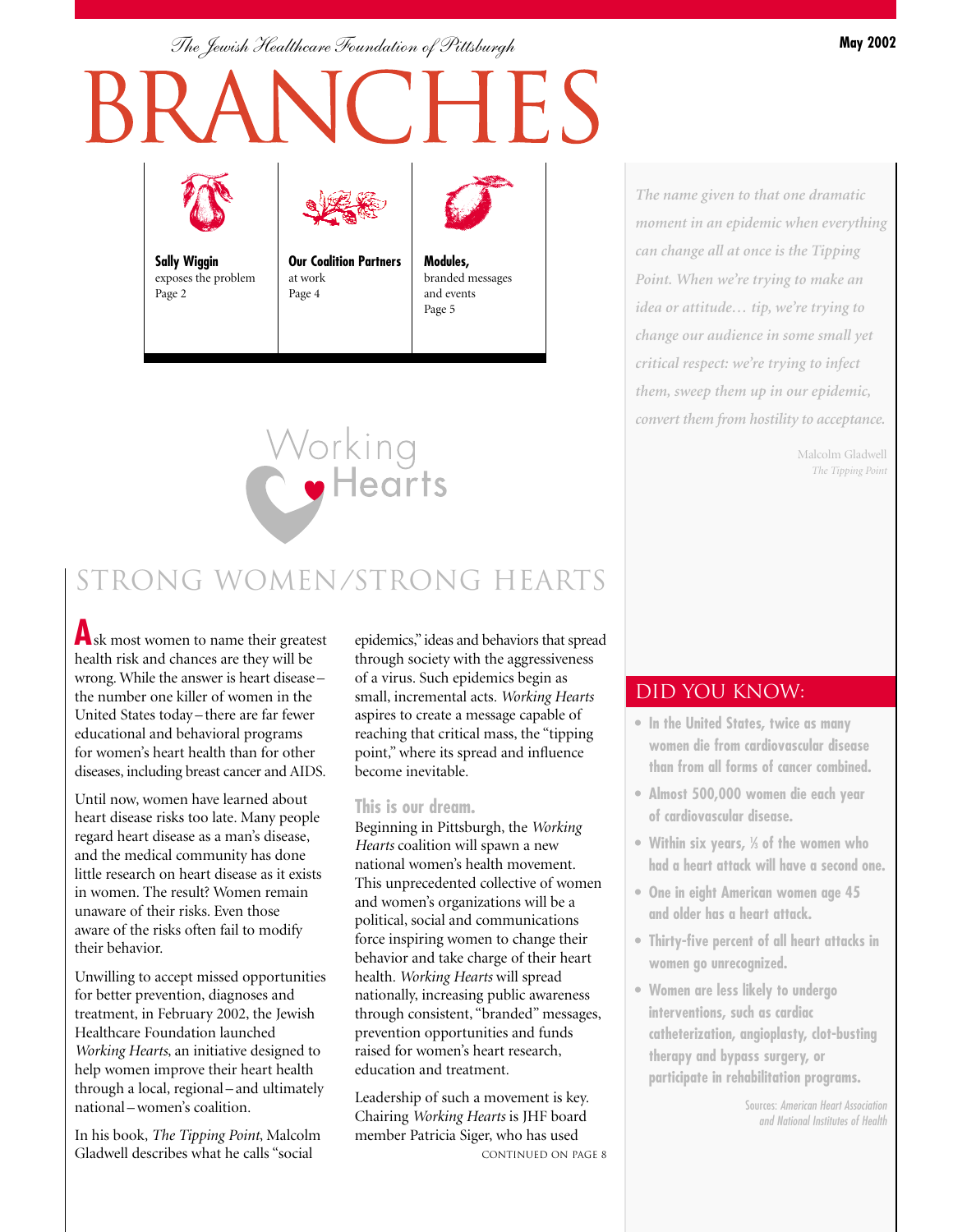## **HEART ATTACK**

### in Women

**Women may experience the classic chest pains associated with heart attacks in men, but it is more likely that they have less obvious warnings. A woman should seek help fast and call 9-1-1 with more than one of these symptoms:**

- **Shortness of breath**
- **Pain in the abdomen, back, jaw or throat**
- **A general sensation of uneasiness – just feeling sick**
- **Unexplained anxiety**
- **Weakness or fatigue**
- **Palpitations, cold sweat or paleness**
- **Chest discomfort, lasting more than a few minutes, or recurring**
- **Chest discomfort, with lightheadedness, fainting, sweating, nausea or shortness of breath**

## **A Tipping Point**

**In a courageous on-air story in February,** *Working Hearts* **spokeswoman, WTAE-TV Anchor Sally Wiggin, disclosed that she has heart disease.** 

**The** *Working Hearts* **coalition could only hope that the message would someday make it to a national forum, like** *Oprah***. That's how things tip. The coalition never imagined that during the kick-off month of February,** *Oprah* **would pick up Sally Wiggin's video essay and air it on a show dedicated to women's heart health. But that's what happened. A synopsis of Wiggin's presentation can be found at**

**www.oprah.com.**

# A SHOCKING DIAGNOSIS



*"I want you to know that if it weren't for Working Hearts, I would not have done everything right to get to the hospital on time. My chest was getting tighter, and I had palpitations. I was going to drive myself to the hospital, but I had the card (listing symptoms of a heart attack) from Working Hearts by my phone, and it distinctly said to seek help fast. That's what I did. I'm fine now."*

*— Sally Wiggin, WTAE-TV*

**T**he telephone message was from WTAE-TV news anchor Sally Wiggin, spokeswoman for the *Working Hearts* initiative.

She called to say she was grateful to *Working Hearts*, which focuses on providing resources for women to take care of their heart health.

At 49, Wiggin is energetic and committed to her profession and community. Still, she was diagnosed with heart disease last year. She concedes now that she should have paid more attention to her family history – her grandfather's and parents' deaths of heart disease and her younger sister's complications with the electrical rhythm of her heart. WTAE's very visible and likeable anchor was too busy. Her life was filled with the things and people she enjoyed.

So when Wiggin began to tire easily, she dismissed the fatigue, shortness of breath and heart palpitations on an active lifestyle complicated by perimenopausal symptoms. She carried the right amount of weight on her 5 feet 8 inches frame, and her blood pressure levels were normal. It was when she began gasping for breath during the simplest of activities that Wiggin scheduled a doctor's appointment.

The diagnosis of coronary artery disease shocked her.

"I always knew there was this possibility, but I figured my hormones protected me," she says. Like most women, she thought she more likely would be diagnosed with breast cancer than heart disease. "Even with my family history."

Not long after Wiggin became the *Working Hearts* spokeswoman, she spoke before a group of mothers of preschoolers in the North Hills. Wiggin was concerned that none of the young mothers knew their cholesterol or blood pressure levels.

After her appearance in the North Hills, the mothers' group sent a donation thanking Wiggin and the *Working Hearts* coalition for helping women understand why it is critical for women to take charge of their own heart health.

"She is doing such a great service to women by speaking about her heart disease and the issues we face as women concerning heart disease," the women wrote.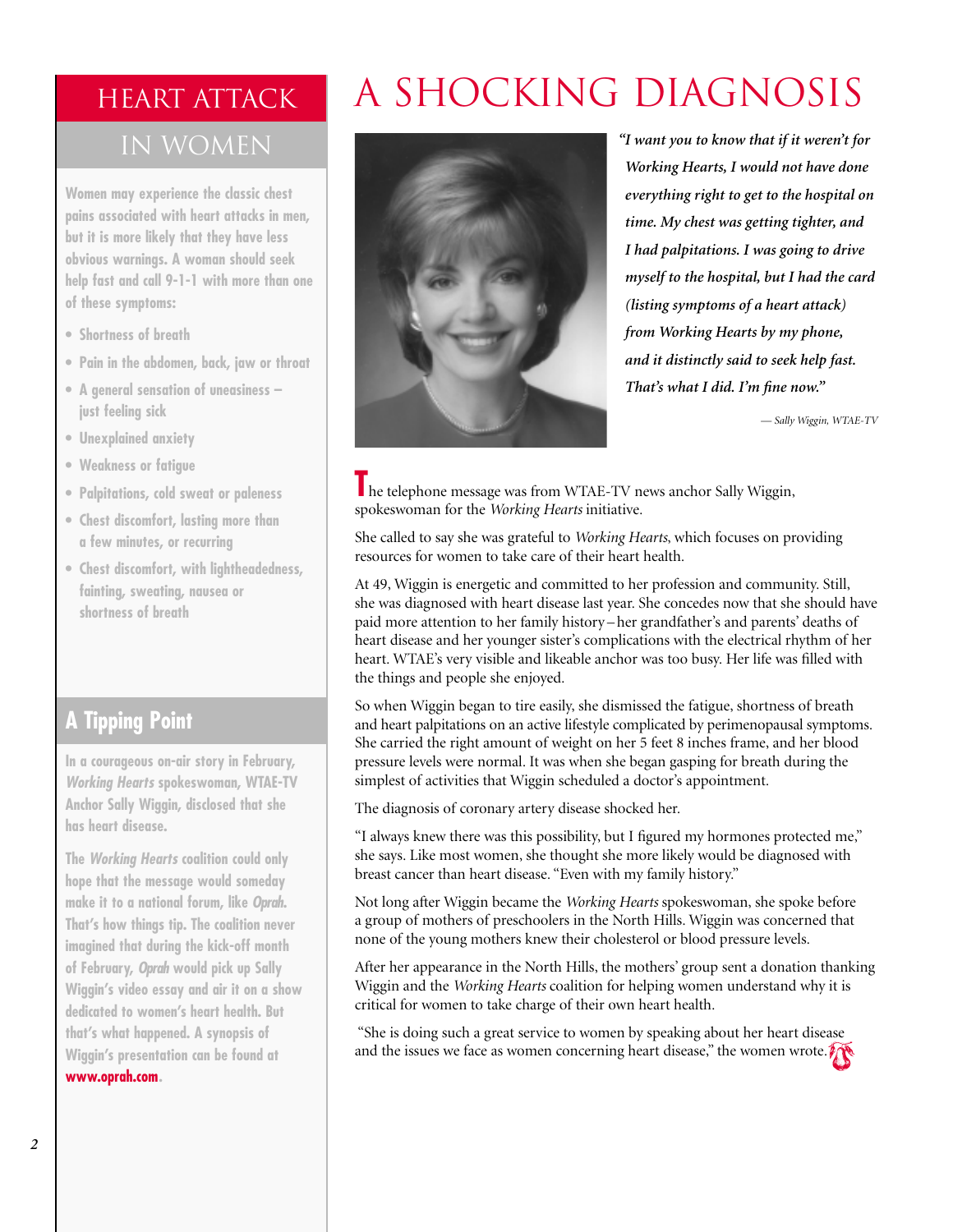# ANALYZING THE PROBLEM

**G**reat ideas within JHF often cross-pollinate. *Working Hearts* has analyzed the problem of women's heart health by borrowing a tool from the Toyota Production System and Perfecting Patient Care (PPC) System being advanced through the Pittsburgh Regional Healthcare Initiative, which was founded and continues to be supported by JHF.

## **1 Wor Women are unaware of their true risks from heart disease.**

- **Why?** The general population believes heart disease is a man's disease.
- **Why?** Women's heart disease is not researched or publicized as extensively as men's.
- **Why?** Women and women's groups have focused their advocacy and attention almost exclusively on women-specific conditions (breast and ovarian cancers).

#### **2**<br>**2**<br>**2**<br>**1**<br>**1 Even when women know the risks of health disease, they do not modify their behavior.**

- **Why?** Modifying behavior is difficult.
- **Why?** Some risk factors (overeating, smoking) are so prevalent that avoiding them is more trouble than not.
- **Why?** Behaviors have become normalized and have been ongoing for a significant length of time.
- **Why?** Opportunities to intervene (school, physicians, family, community) have been missed.
- **Why?** Media doesn't feature women role models with exemplary health behaviors.

## **3 women's heart health are not in place. Funding to sustain research, treatment and educational efforts aimed at**

**Why?** Back to #1 above.

**Why?** Women have failed to put this issue in the public eye and advocate for themselves.

# Working  $\bullet$  Hearts

#### **About Our Logo**

**Look closely at the gray-tinted open heart gently holding the small red heart, and you will see a flexed right arm – a symbol that proclaims** *Strong Women/Strong Hearts***. The logo's genesis evolved from the World War II posters depicting a determined**



**woman flexing her right arm and announcing: "We Can Do It!" This was "Rosie the Riveter." She was the war effort's depiction of all working women who took over men's factory jobs after they enlisted.**

*Rosie the Riveter,* 1943, The Saturday Evening Post cover.

#### IT GETS EVEN WORSE:

## **MINORITY** Women and Heart Health

**The Urban League of Pittsburgh's** *Black Papers on Health,* **funded in part by the Jewish Healthcare Foundation, highlight that for African-American women in Allegheny County ages 35-64, the most serious mortality and morbidity problems are heart disease, stroke and diabetes.**

**For African-American women ages 35-44, the death rate for heart disease is 5.4 times that of white females in the same age group; the county rate was 1.5 times that of the U.S. rate and 1.3 times greater than the state rate, and increased by 57% from 1989-1998.**

**For African American women ages 45-54, the death rate from heart disease was 3.4 times the rate of white females. The county rate for diabetes was 1.4 times that of the U.S. rate and 1.5 times greater than the state rate.**

> *> Sixty percent of American women do not get enough physical activity.*

*> Over 25% are not active at all.*

> *> More women than men are inactive.*

Source: *Centers for Disease Control and Prevention*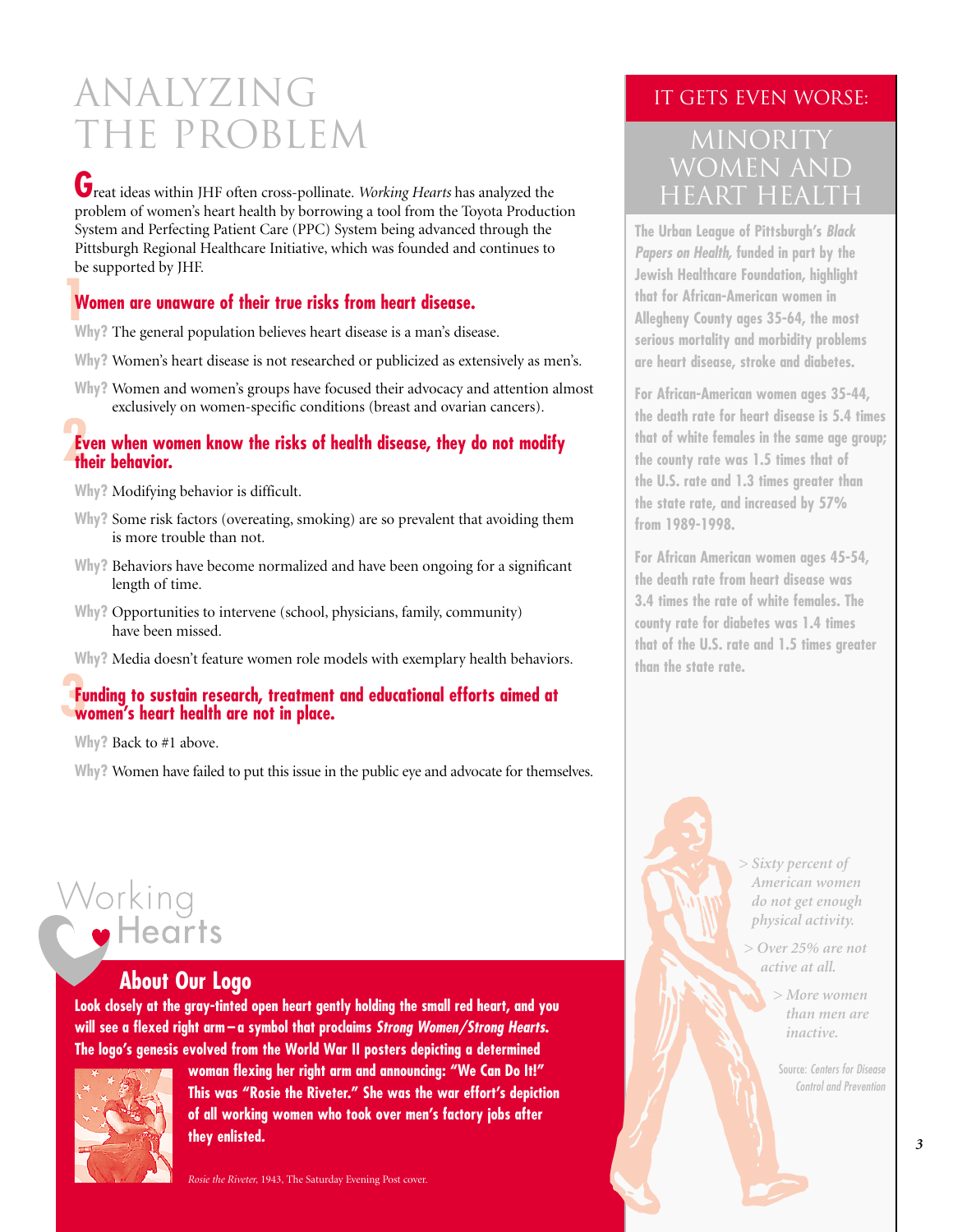# **Hopeful Messages for Women…**

- **Many risk factors for heart disease are controllable.**
- **There are unique opportunities to activate a large cross section of the population to produce better health.**
- **Incremental change matters.**
- **You can take control.**
- **Heart health requires long-term behavioral change.**
- **You can start at any age.**
- **Know your risks and family history.**





# R COALITION PARTNERS AT WORK

**S**ince *Working Hearts* was launched in February 2002, more than 55 organizations have signed on to promote the *Working Hearts* message in a variety of ways:

- ♥ The Ladies Hospital Aid Society of Western Pennsylvania held a standing-room-only cooking demonstration featuring celebrity chef Rania Harris and nationally known nutritionist Leslie Bonci, director of UPMC Sports Nutrition.
- ♥ The Carnegie Library of Pittsburgh in its ongoing series "Partners in a Healthy Pittsburgh" – sponsored daytime and evening information sessions on heart care.
- ♥ Highmark Blue Cross Blue Shield informed its physicians, providers and members about the *Working Hearts* initiative in its publications.
- ♥ Eastern Area Adult Services invited *Working Hearts* to join them as an ongoing feature at its freestanding senior information station at the Monroeville Mall.
- ♥ Doctors at Allegheny General Hospital prepared an activity pyramid with "points of interests" – from the Carnegie Museum of Art to the National Aviary – to encourage activity among their patients.
- ♥ The Health Enhancement Program at the University of Pittsburgh Medical Center runs stress reduction, exercise and nutrition sessions at hospitals, libraries, community centers and churches throughout the region.

The key to the success of the *Working Hearts* initiative is that it is making it possible for organizations to marshal their resources – educational, financial and legislative – to improve women's heart health.

#### *Working Hearts* **works!**

Since February's launch of *Working Hearts*, we have been busy:

- ♥ Introducing *Working Hearts* through written materials and presentations to women's groups, provider organizations, libraries and universities.
- ♥ Raising public awareness with local and national media exposure (print, radio and television – including *Oprah*).
- ♥ Responding to requests for tens of thousands of specially created and servicemarked bookmarks and wallet cards on *How to Talk to Your Doctor*, *Signs and Symptoms of a Heart Attack*, *How to Eat Healthy in Restaurants* and *Fast Food Restaurants*, *Stress Reduction Opportunities* and more. Creating and successfully pilot testing behavior modification modules on Heart Healthy Cooking, Safety and Emergency Interventions and stress reduction.
- ♥ Successfully educating local Emergency Medical Services about early identification of heart attacks in women.
- ♥ Working to establish a Pennsylvania chapter of *WomenHeart*, a national organization of females who have survived heart attacks.
- ♥ Connecting with women's health research and outreach initiatives locally and nationally, and developing strategies to complement their efforts. (National Health Lung & Blood Institute's Women's Heart Health Education Initiative and BARI II Study, Center for Minority Health of the University of Pittsburgh, and the Center for Healthy Aging.)
- ♥ Launching a website, www.workinghearts.org, a portal for information and collaboration.
- ♥ Pursuing partnerships to sustain funding for women's heart research, education and treatment.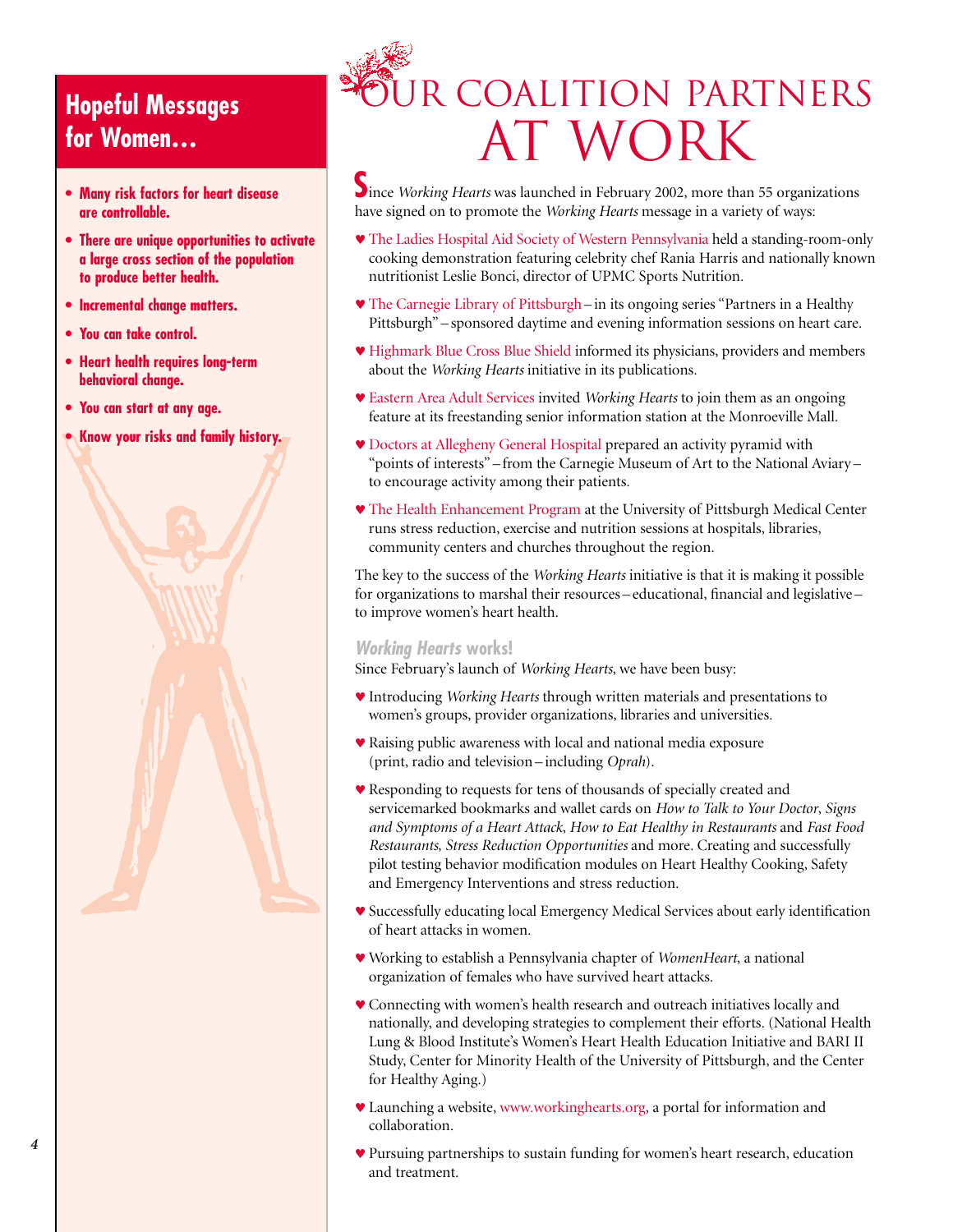

#### **Take 10: for a Healthy Heart**

Women can make incremental changes to improve their heart health. *Working Hearts* developed *Take 10* – a program based on research that shows a person can lower her blood pressure in as few as 10 minutes, simply by taking time to relax, meditate or pray. *Take 10* is based on studies showing that a woman can achieve the benefits of exercise by being active 10 minutes a day, three times a day. The *Working Hearts Take 10* is a manageable way for women to take steps to care for their hearts, 10 minutes at a time. Whether it's walking, reading, dancing, laughing or listening to music, small changes can add up to a healthier heart. *Working Hearts* has servicemarked the *Take 10* approach, creating bookmarks, reminder cards and other products full of suggestions for heart-healthy breaks.

# THE NEXT STEP: PROGRAM MODULES

**I**n years 1 and 2, the *Working Hearts* team will focus on branching out to the community by developing "modules" of activities for the membership of those women's organization who join the coalition. They will build on the mission of *Working Hearts* – Strong Women/Strong Hearts – to promote behavior modification through lively program modules that combine the science of behavior change with engaging activities, exercises and information that resonate with women.

With the help from local and national clinical experts, modules are being developed for heart healthy cooking, health screenings, exercise and daily activity, safety and emergency interventions, prevention and risk reduction, and dealing with daily stress.

Each module could be accessible to different constituencies on demand. These can be packaged separately, bundled together or offered as a series to and with Coalition members and area employers. They will be consistent in nature and would be perceived as a membership or employee benefit. Initial modules will be developed and pilot tested in the spring and summer of 2002.

#### **www.workinghearts.org**

#### **A Woman's Risks for Heart Disease**

- **Smoking**
- **Diabetes**
- **High blood pressure**
- **High cholesterol, including high LDL (bad cholesterol), low HDL (good cholesterol) or high triglyceride levels**
- **Sedentary lifestyle or little physical activity**
- **Being overweight**
- **A family history of heart disease**
- **Early menopause (before age 40)**
- **Prior heart attack**
- **High levels of stress**
- **History of depression**
- **Stop smoking**
- **Eat a heart-healthy diet**
- **Maintain a healthy weight**

**How to Reduce Your Risk**

- **Keep blood sugar, blood pressure and cholesterol under control**
- **Exercise at least 30 minutes a day**
- **Talk to your healthcare provider about screening for heart disease**
- **Learn how to reduce and manage stress**

**On February 22nd, the Ladies Hospital Aid Society of Western Pennsylvania (LHAS) sponsored a Heart Healthy Cooking Event with** *Working Hearts* **Leslie Bonci, director of sports nutrition at UPMC's Sports Medicine Center and a national spokesperson for the American Dietetic Association, and Rania Harris, a noted chef and caterer, who presented a delicious and informative program to a standing-room-only crowd of women.** 

**This event was so well received that it was deemed a must for replication. LHAS has generously agreed to provide a twoyear grant totaling \$50,000, PLUS the proceeds from its major upcoming event to fund the LHAS Heart Healthy Cooking Module and the** *Working Hearts* **Program. This partnership is the first of many between** *Working Hearts* **and other funders.**

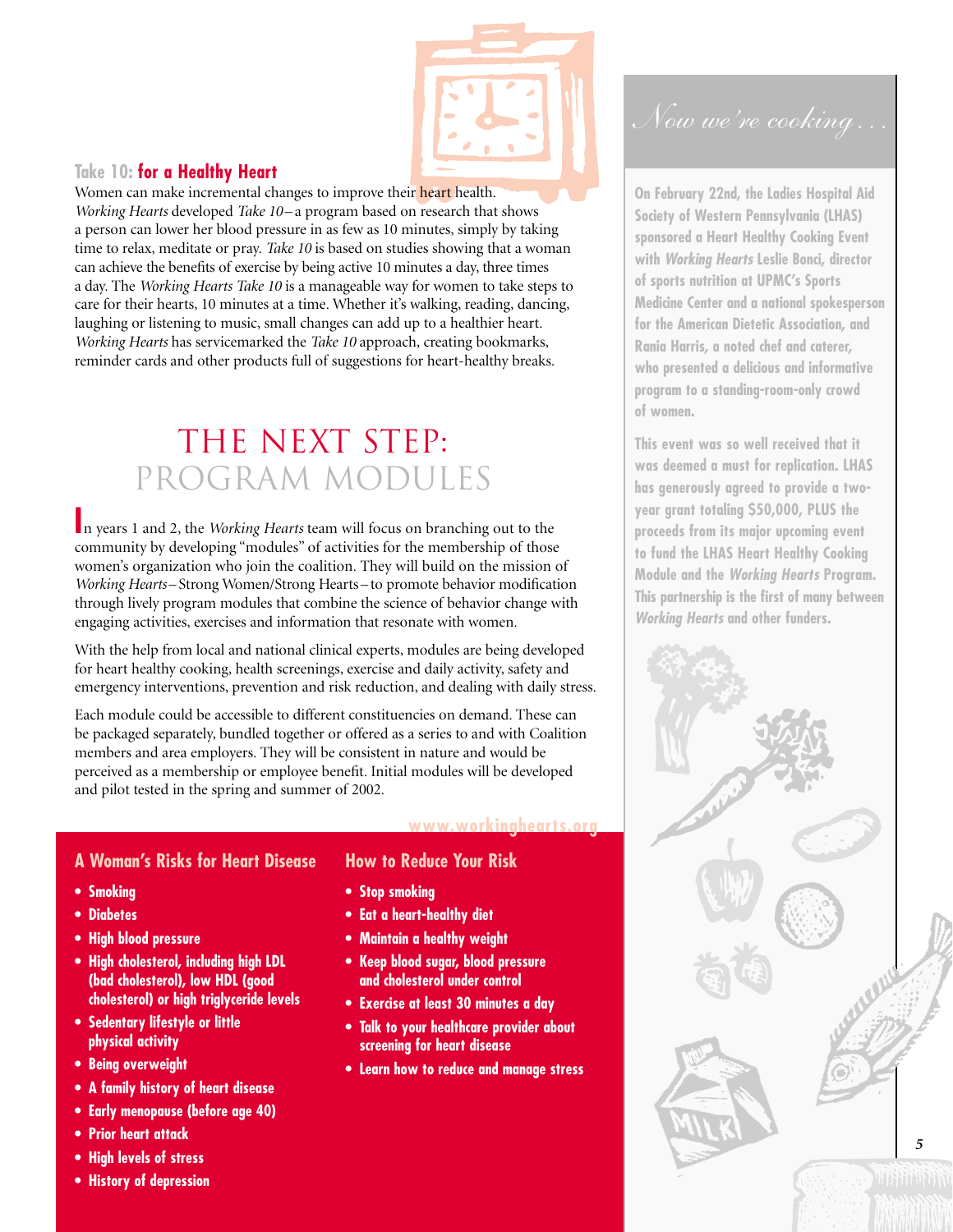# **We must be on to something…**

*Working Hearts* seeks to create a national women's heart health movement. We are partnering with and building on momentum being created by:

**The National Heart Lung and Blood Institute's Women's Heart Health Education Initiative (WHHEI)**. Its goal is to lead the way to a time when women live healthier lives, free from the pain and disability caused by heart disease. In March 2001, they convened a two-day workshop, attended by over 70 experts in women's health, to plan a national health action plan for women's heart health. The major recommendation was clear and consistent: NHLBI should "develop a national public awareness and outreach campaign to convey the message that heart disease is the number one killer of American women and that it can be successfully prevented and treated." Its initial effort will center on developing a public, patient, and professional awareness campaign.

**WomenHeart.** Founded by women with heart disease to represent the interests of the eight million women like them in this country. *Working Hearts* approached *WomenHeart* to become a charter member and Pennsylvania's first WomenHeart chapter.

**Take Wellness to Heart**, a program of the American Heart Association. Its goals are raising awareness and providing solutions for women. The AHA wants women to learn how to take care of themselves and their families and to share that information with other women.

**Hadassah's Healthy Women, Healthy Lives.** This program initiative offers the community a focus on wellness by providing information on exercise, nutrition, early detection of heart disease, osteoporosis and cancers affecting women after menopause, guidelines for a healthy lifestyle, and help with patient/doctor communication. This program will empower women with the knowledge to enable them to make appropriate medical decisions for themselves and their families.

# HEART AND SOUL: ART TO RAISE AWARENESS

**The heart.** It is a blood-pumping, fist-sized organ that enables the body to function day after day. Consider, too, how magnificently full it feels with love or painfully heavy when broken.

These are among the many messages of the powerful exhibition – Heart & Soul: Artists Who Use the Human Heart as Metaphor – at the Fine/Perlow and Weiss Galleries at the Jewish Community Center of Greater Pittsburgh. With this exhibition, Leslie Golomb Hartman, curator of the American Jewish Museum at the JCC, has joined *Working Hearts* in its commitment to connect heart health with the heart aesthetic.

From the earliest of times, cultures have viewed the heart as an integral part of life and emotion.



*Heart Museum* By Mary Weidner (30" x 36") Mixed Media

Heart & Soul, a masterful demonstration of how profoundly important hearts figure as a metaphor in the arts – as well as in the sciences – is only one of the many exciting partnerships forged by *Working Hearts* "to make our health messages come alive and resonate,'' says Patricia Siger, chairwoman of the *Working Hearts* initiative.

First displayed at the Jewish Healthcare Foundation, Heart & Soul includes six artists, who, as one artist Patricia Barefoot says, are fascinated by "the blending of art and biology."

Hartman adds: "Our hope is that this exhibit will demonstrate the power of the creative spirit as a vehicle for healing and wellness while raising awareness of the need for continued research for heart healthy women."

This *Working Hearts* partnership with the American Jewish Museum represents the range of opportunities for the *Working Hearts* initiative to make women aware of the many aspects of heart health.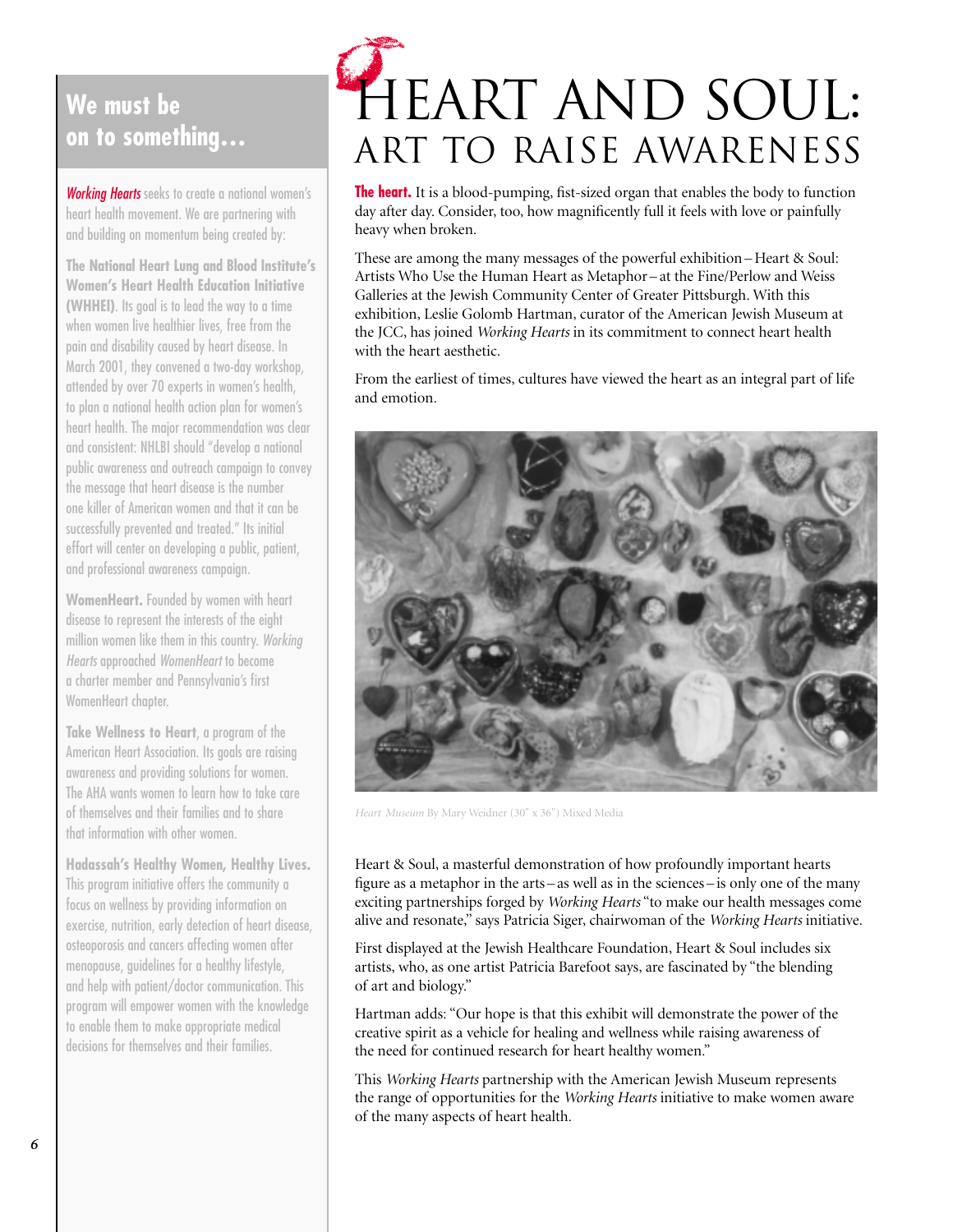# SUSTAINING THE EXCITEMENT

**W** *orking Hearts* will continue to capitalize on natural opportunities for **Ask your DOCTOR...** community outreach by tying them into themed events. For example:

> During February, *Working Hearts* materials appeared throughout the community all month long, tied to Valentine's Day and Women's Heart Month activities.

In May, which is Blood Pressure Awareness Month, *Working Hearts* is offering blood pressure screenings to participants in the Mother's day Race for the Cure®.

In July, *Working Hearts* will extend the Independence Day theme throughout the month as **Independence Month: Take Charge of Your Health**. Activities will include community-wide health screenings for blood pressure, cholesterol and diabetes.

#### **There is Nothing Like a Dame**

**In her book, "Women Are Not Small Men: Life-Saving Strategies for Preventing and Healing Heart Disease In Women," Dr. Nieca Goldberg, chief of the Women's Heart Program at Lenox Hill Hospital in New York City, clearly explains that women's hearts are physiologically different from men's hearts, and women experience heart disease differently from men. "Our hearts are proportionately smaller, and when we develop the first signs and symptoms of heart disease, we are usually ten years older than men,'' she writes.**

**For years, doctors failed to recognize heart disease in women. Women must therefore be far more proactive in getting regular check-ups and urging their healthcare providers to become partners in their heart health, Goldberg emphasizes.**

*Working Hearts* **seeks to help women get the most out of a visit to their physician with an "Ask the Doctor Guide." Written clearly and concisely on either a bookmark or a wallet-sized card, the "Ask the Doctor Guide" encourages women to take charge of their own heart health.**

#### **What are my risks for heart disease?**

**Does my family history place me at increased risk?**

**Based on my risk factors, what can I do to lower my risk for heart disease?**

**What are the effects of perimenopause and menopause on my heart?**

**What is my blood pressure? Is it a healthy level for my age?**

**What is my cholesterol? Is it a healthy level?**

**What is my blood sugar level? Is it considered a healthy level?**

**Do I need to lose weight – or gain weight – for my health?**

**What foods should I avoid?**

**What foods should I eat?** 

**Are there changes in my health since my last visit that I should be concerned about?**

**What advice and resources can you suggest to improve my heart health?**

**How often should I return for check-ups to assure my heart health?** 

**Can you help me stop smoking?**